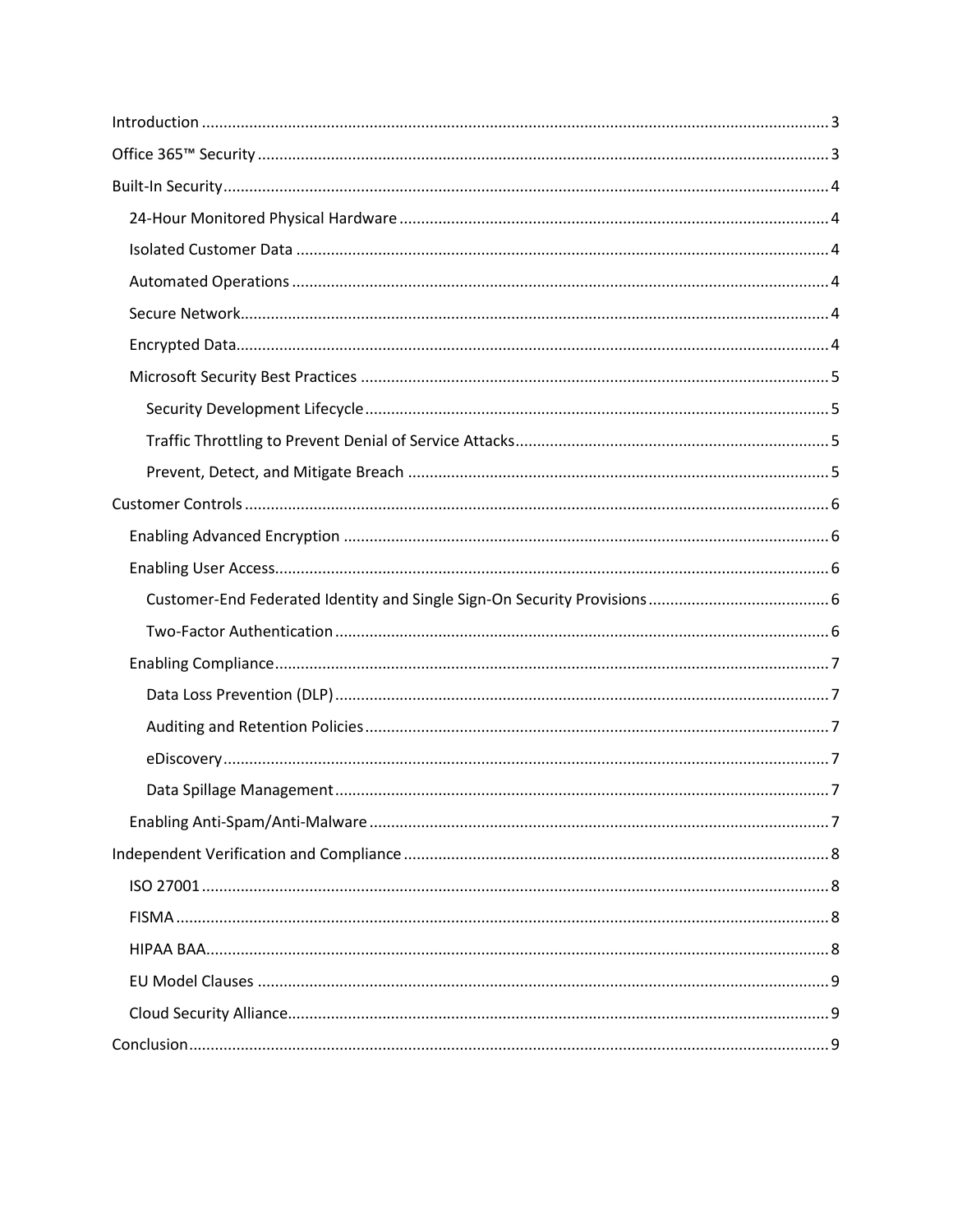# Introduction

The ability for organizations to control and customize security features in cloud-based productivity services, such as email, calendars, content management, collaboration, and unified communications, is becoming an essential requirement for virtually every company. Today, IT teams are being required to deliver access to productivity services and associated documents and data from more devices, platforms, and places than ever before. While user benefits are undeniable, broader access makes security management more challenging. Each endpoint represents a potential attack surface and another point of management for security professionals. At the same time, organizations face ever-evolving threats from around the world and must manage the risk created by their own users accidentally losing or compromising sensitive data. For these reasons, organizations require a cloud service that has both (a) built-in robust security features and (b) a wide variety of customizable security features that organizations can tune to meet their individual requirements. Organizations expanding remote access while maintaining security best practices may find it difficult and expensive to add this combination of security functionality if they deploy productivity services solely on-premises.

# Office 365™ Security

Microsoft is an industry leader in cloud security and implements policies and controls on par with or better than onpremises data centers of even the most sophisticated organizations. Office 365 security consists of three parts. First, Office 365 is a security-hardened service that has security features built into the service by default. Office 365 customers benefit from in-depth security features that Microsoft has built into the service as a result of experience gained from two decades of managing online data and significant investment in security infrastructure. Office 365 has implemented and continues to invest and improve processes and technologies to proactively identify and mitigate security threats before they become risks for customers.

Second, Office 365 offers security controls that enable customers to customize their security settings. Office 365 is trusted by customers of all sizes across virtually every industry, including highly regulated industries such as healthcare, finance, education, and government. Since Office 365 manages productivity services for such a wide range of industries and geographies, it offers feature choices that customers can control to enhance the security of their data. Third, Office 365 has scalable security processes that allow for independent verification and compliance with industry standards. This paper describes all three aspects of security that are available in the new Office 365.

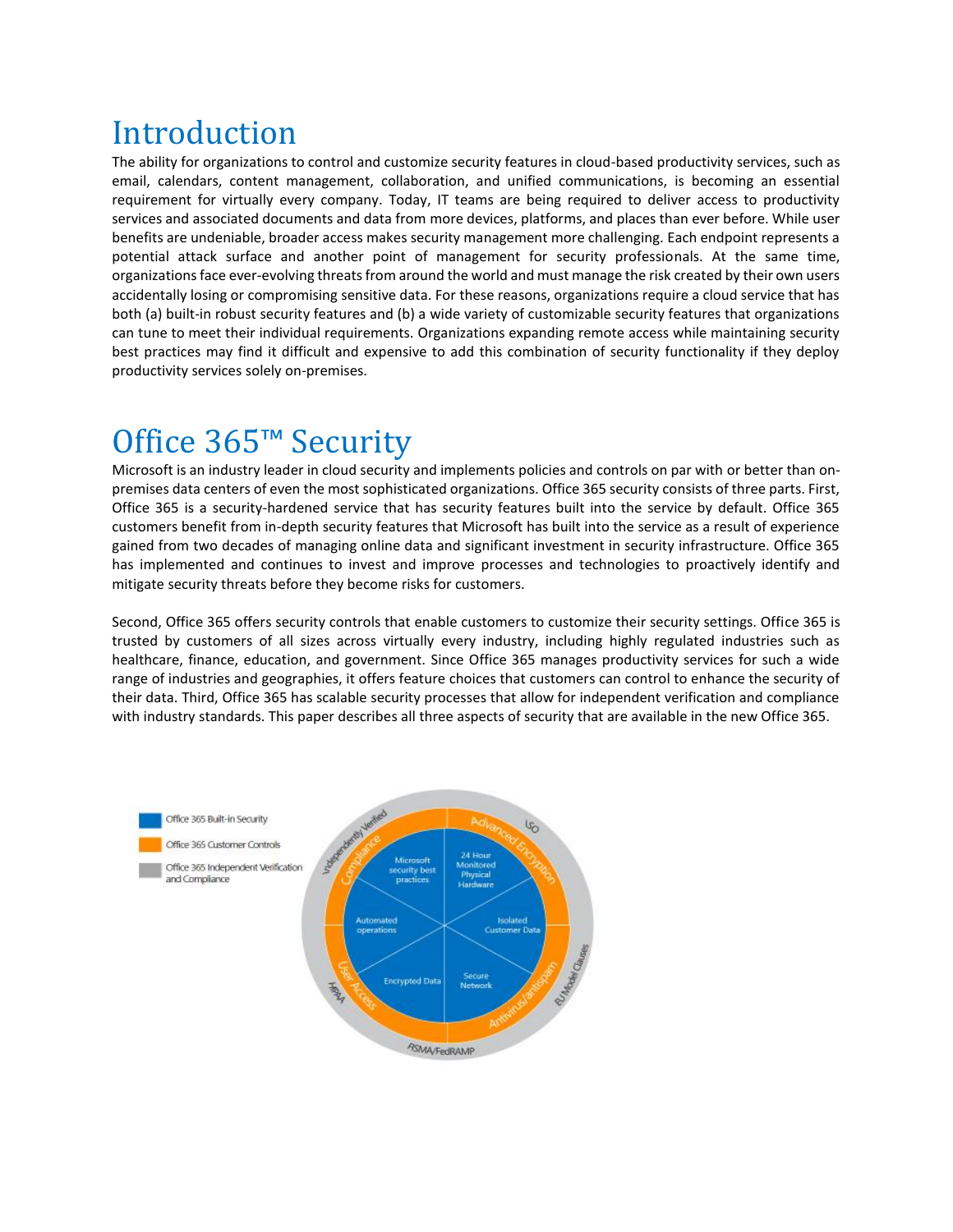# Built-In Security

# 24-Hour Monitored Physical Hardware

Office 365 data is stored in the Microsoft network of data centers, run by Microsoft Global Foundation Services and strategically located around the world. These data centers are built from the ground up to protect services and data from harm by natural disaster or unauthorized access. Data center access is restricted 24 hours per day by job function so that only essential personnel have access to customer applications and services. Physical access control uses multiple authentication and security processes, including badges and smart cards, biometric scanners, onpremises security officers, continuous video surveillance, and two-factor authentication. The data centers are monitored using motion sensors, video surveillance, and security breach alarms. Security in the event of natural disaster includes seismically braced racks where required and automated fire prevention and extinguishing systems.

# Isolated Customer Data

One reason Office 365 is both scalable and low cost is that it is a multi-tenant service (that is, data from different customers shares the same hardware resources). Office 365 is designed to host multiple tenants in a highly secure way through data isolation. Data storage and processing for each tenant is segregated through Active Directory® structure and capabilities specifically developed to help build, manage, and secure multi-tenant environments. Active Directory isolates customers using security boundaries (also known as silos). This safeguards a customer's data so that the data cannot be accessed or compromised by co-tenants. For additional cost, a version of Office 365 that stores data on dedicated hardware is available.

# Automated Operations

Within Microsoft data centers, staff's access to the IT systems that store customer data is strictly controlled via [role-based access control \(RBAC\) and lock box processes.](http://blogs.technet.com/b/perryclarke/archive/2012/05/16/managing-access-to-the-exchange-online-service.aspx) Access control is an automated process that follows the separation of duties principle and the principle of granting least privilege. This process ensures that the engineer requesting access to these IT systems has met the eligibility requirements, such as a background screen, fingerprinting, required security training, and access approvals. Engineers request access for particular tasks into a lock box process. The lock box process determines the duration and level of access independently of determining whether another engineer needs to be involved in a monitoring capacity. Such r equests are logged as service requests, which are later auditable.

# Secure Network

Networks within the Office 365 data centers are segmented to provide physical separation of critical back-end servers and storage devices from the public-facing interfaces. Edge router security allows the ability to detect intrusions and signs of vulnerability. Client connections to Office 365 use SSL for securing Outlook, Outlook Web App, Exchange ActiveSync, POP3, and IMAP. Customer access to services provided over the Internet originates from users' Internet-enabled locations and ends at a Microsoft data center. These connections are encrypted using industry-standard transport layer security (TLS)/secure sockets layer (SSL). The use of TLS/SSL establishes a highly secure client-to-server connection to help provide data confidentiality and integrity between the desktop and the data center. Customers can configure TLS between Office 365 and external servers for both inbound and outbound email. This feature is enabled by default.

# Encrypted Data

Customer data in Office 365 exists in two states: at rest on storage media and in transit from datacenter over a network to a customer device. All email content is encrypted on disk using BitLocker 256-bit AES Encryption. Protection covers all disks on mailbox servers and includes mailbox database files, mailbox transaction log files,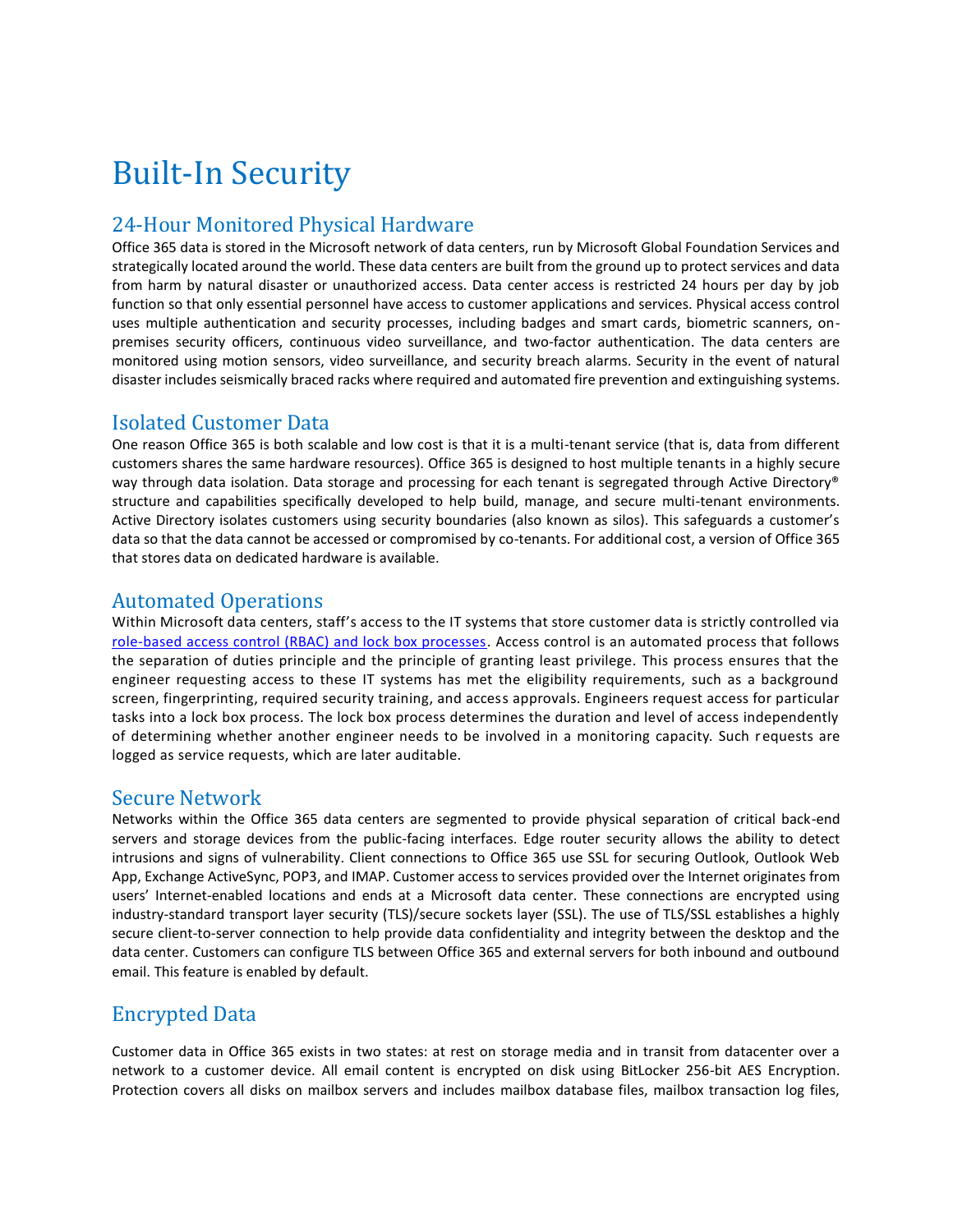search content index files, transport database files, transport transaction log files, and page file OS system disk tracing/message tracking logs.

Office 365 also transports and stores secure/multipurpose Internet mail extensions (S/MIME) messages. Office 365 will transport and store messages that are encrypted using client-side, third-party encryption solutions such as PGP.

### Microsoft Security Best Practices

Security in Office 365 is an ongoing process, not a steady state. It is constantly maintained, enhanced, and verified by experienced and trained personnel, and Microsoft strives to keep software and hardware technologies up to date and refined through robust designing, building, operating, and supporting processes. Security Development Lifecycle, Traffic Throttling, Prevent Detect and Mitigate Breach are examples of processes that Microsoft uses to keep Office 365 security the best in the industry.

#### Security Development Lifecycle

Security at Microsoft begins before the public ever hears of a given application or service. The Microsoft [Security Development Lifecycle \(SDL\)](http://www.microsoft.com/security/sdl/default.aspx) is a comprehensive security assurance process that informs every stage of design, development, and deployment of Microsoft software and services, including Office 365. Through design requirements, analysis of attack surface, and threat modeling, the SDL helps Microsoft predict, identify, and mitigate vulnerabilities and threats from before a service is launched through its entire production lifecycle. Microsoft continuously updates the SDL using the latest data and best practices to ensure that new services and software associated with Office 365 are highly secure from day one.

#### Traffic Throttling to Prevent Denial of Service Attacks

Exchange Online tracks usage baselines and accommodates normal traffic bursts without affecting the user experience. When traffic from a given user exceeds typical parameters, that traffic is throttled until usage returns to normal. Whether the excessive traffic is caused by user behavior or a malicious attack such as a Denial of Service (DoS), Exchange automatically responds to ensure that other users are not affected. Office 365 also uses a thirdparty commercial DoS monitoring platform for monitoring and throttling capabilities.

#### Prevent, Detect, and Mitigate Breach

Prevent Breach is a defensive strategy aimed at predicting and preventing a security breach before it happens. This involves continuous improvements to built-in security features, including port scanning and remediation, perimeter vulnerability scanning, OS Patching to latest updated security software, network level DDOS (Distributed Denial of Service) detection and prevention, and multi-factor authentication for service access. From a people and process standpoint, preventing breach involves auditing all operator/administrator access and actions, zero standing permission for administrators in the service, "Just-In-Time (JIT) access and elevation" (that is, elevation is granted on an as-needed and only-at-the-time-of-need basis) of engineer privileges to troubleshoot the service, and segregation of the employee email environment from the production access environment. Employees who have not passed background checks are automatically rejected from high privilege access, and checking employee backgrounds is a highly scrutinized, manual-approval process.

Preventing breach also involves deleting unnecessary accounts automatically when an employee leaves, changes groups, or does not use the account prior to its expiration. Wherever possible, human intervention is replaced by an automated, tool-based process, including routine functions such as deployment, debugging, diagnostic collection, and restarting services. Office 365 continues to invest in systems automation that helps identify abnormal and suspicious behavior and respond quickly to mitigate security risk. Microsoft is continuously developing a highly effective system of automated patch deployment that generates and deploys solutions to problems identified by the monitoring systems—all without human intervention. This greatly enhances the security and agility of the service. Office 365 conducts penetration tests to enable continuous improvement of incident response procedures. These internal tests help Office 365 security experts create a methodical, repeatable, and optimized stepwise response process and automation.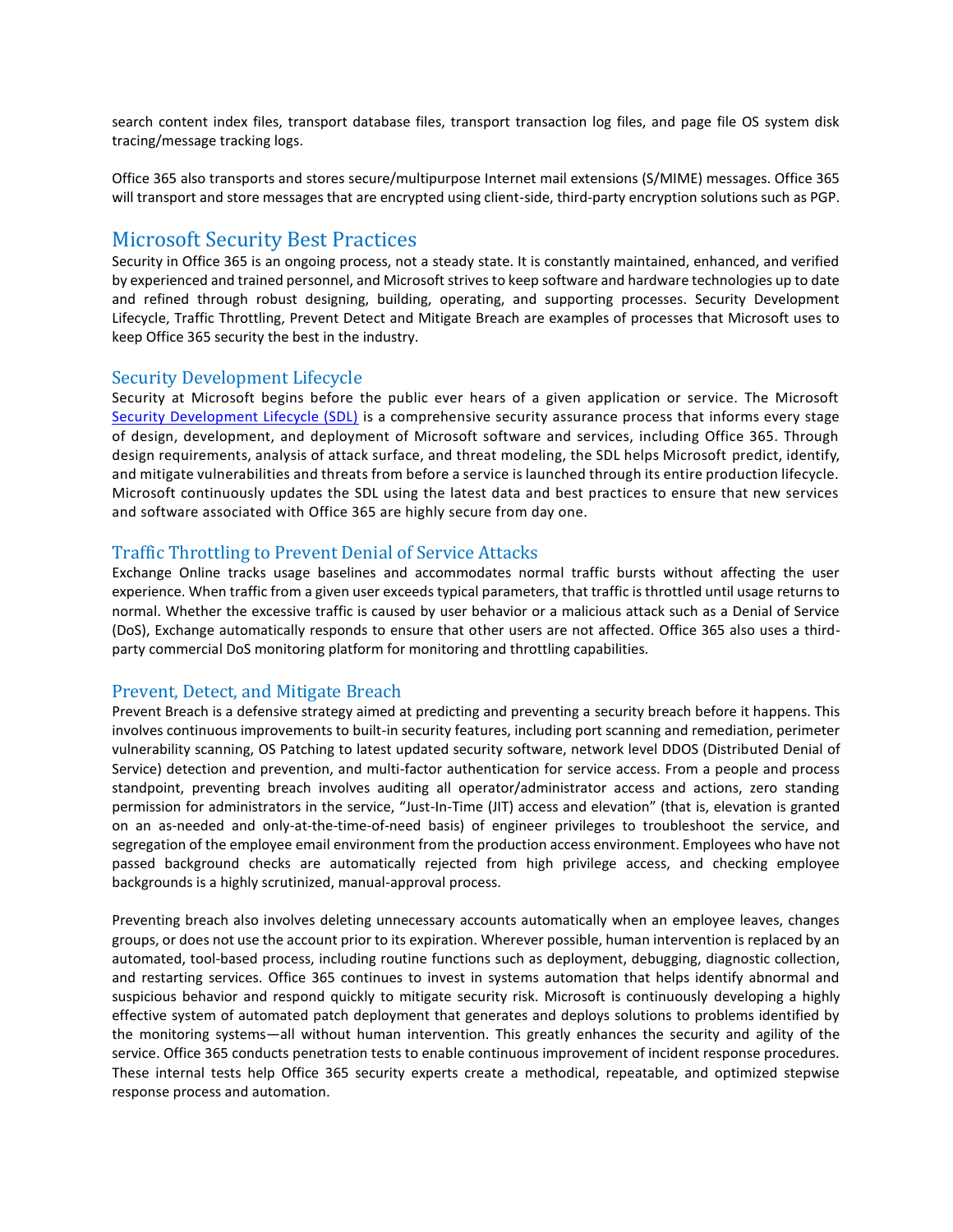# Customer Controls

Office 365 combines the familiar Microsoft Office suite with cloud-based versions of our next-generation communications and collaboration services: Microsoft Exchange Online, Microsoft SharePoint® Online, and Microsoft Lync® Online. Each of these services offers individualized security features that the customer can control. These controls allow customers to adhere to compliance requirements, give access to services and content to individuals in a customer's organization, configure anti-malware/anti-spam, and encrypt data where a customer holds the keys.

# Enabling Advanced Encryption

In addition to the robust encryption features detailed above, customers can choose to use Active Directory Rights Management Services (ADRMS) in Office 365. These features provide customers the flexibility to select items they want to encrypt. Encrypting data at rest with ADRMS is also available. Email encryption with non-federated users is available with Office 365, enabling ad hoc encryption services with any recipient. Office Professional Plus offers advanced security with native support for Cryptographic Agility by integrating with the Cryptographic Next Generation (CNG) interfaces for Windows. Administrators can specify cryptographic algorithms for encrypting and signing documents.

### Enabling User Access

Office 365 data and services are secured at the data center, network, logical, storage, and transit levels. In addition, it is critical for customers to be able to control who can access data and how they can use data. Office 365 uses Windows Azure Active Directory as the underlying identity platform. This enables Office 365 customers with strong authentication options granular control over how IT professionals and users can access and use the service. Office 365 also allows integration with On-Premises Active Directory or other directory stores and identity systems such as Active Directory Federation Services (ADFS) or third-party secure token systems (STSs) to enable secure token-based authentication to services.

#### Customer-End Federated Identity and Single Sign-On Security Provisions

Administrators can federate on-premises Active Directory or other directory stores with Windows Azure Active Directory, which is the identity platform for Office 365. Once federation is configured, all Office 365 users whose identities are based on the federated domain can use their existing corporate logon to authenticate to Office 365. Federation enables secure, token-based authentication. This also allows administrators to create additional authentication mechanisms such as:

- $\triangleright$  Two-factor authentication
- $\triangleright$  Client-based access control, allowing organizations to control how users access information from specific devices or specific locations or a combination of both (for example, limiting access from public computers or from public open Wi-Fi)
- $\triangleright$  Role-based access control, similar to the access control procedure described above in the Automated Operations section for Microsoft personnel

With IM federation, Lync Online users can IM in a highly secure environment with users in other organizations that use Lync Online, on-premises Lync Server 2010, and even the Skype public IM network. All federated communications are encrypted between the IM systems using access proxy servers. In addition, Lync Online allows administrators to save IM conversations.

#### Two-Factor Authentication

Two-factor authentication enhances security in a multi-device and cloud-centric world. Microsoft provides an inhouse solution for two-factor authentication with the phone option and also supports third-party two-factor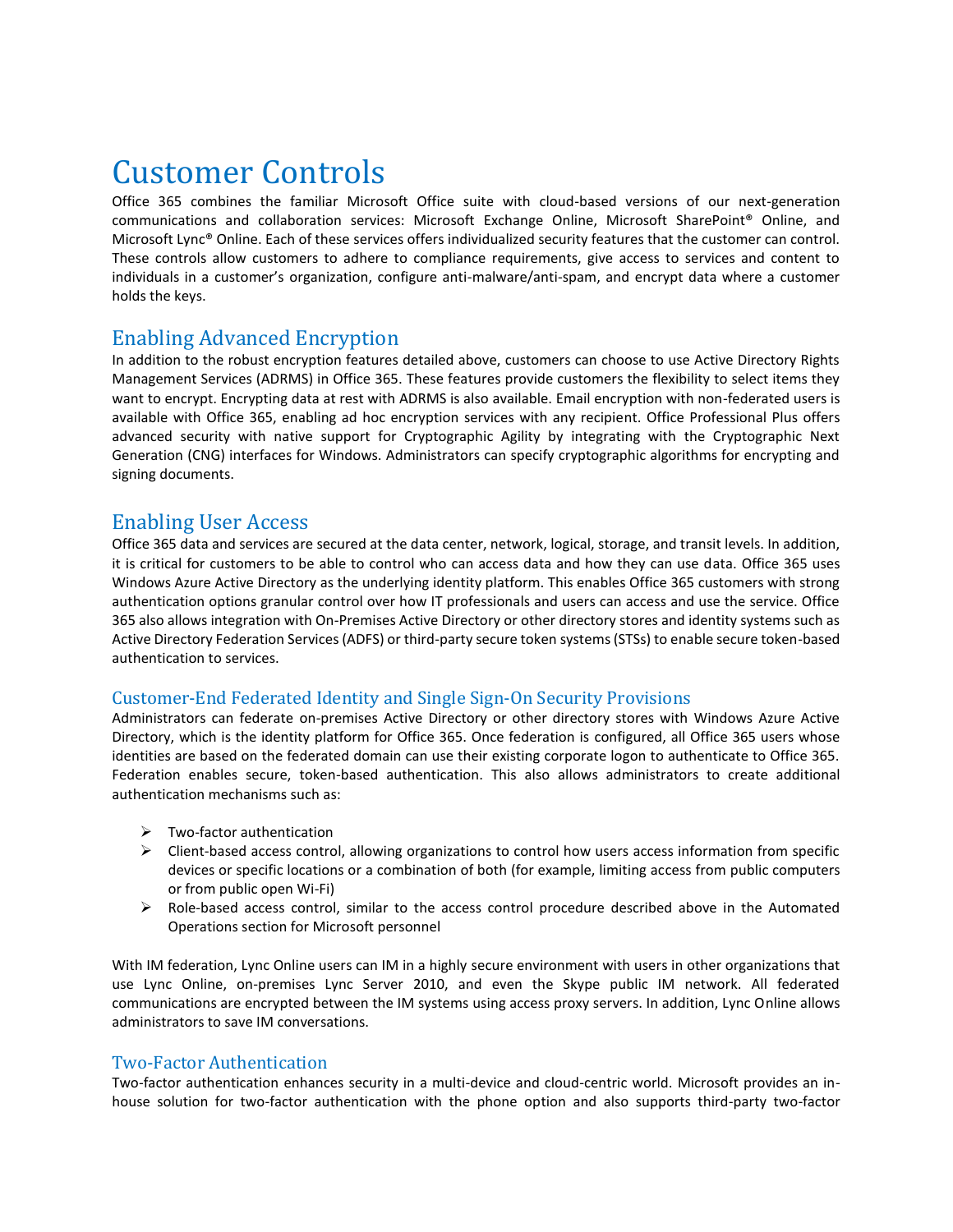authentication solutions. The Microsoft phone-based two-factor authentication solution allows users to receive a PIN sent as a message to their phone and enter that PIN as a second password to log on to their services.

#### Enabling Compliance

Office 365 delivers a range of compliance features, including data loss prevention (DLP), eDiscovery, and auditing and reporting functionality. Across these capabilities, the user experience is preserved and productivity is not impacted, leading to greater user acceptance.

#### Data Loss Prevention (DLP)

While malware and targeted attacks can cause data breaches, user error is actually a much greater source of data risk for most organizations. Exchange Online provides data loss prevention (DLP) technology that identifies, monitors, and protects sensitive data and helps users understand and manage data risk. For example, DLP proactively identifies sensitive information in an email, such as social security or credit card numbers, and alerts users via "PolicyTips" before they send that email. Administrators have a full range of controls and can customize the level of restrictions for their organization. For example, users can simply be warned about sensitive data before sending, sending sensitive data can require authorization, or users can be blocked from sending data completely. DLP features scan both email messages and attachments and comprehensive reporting about what data is being sent by whom is available to administrators.

#### Auditing and Retention Policies

Office 365 auditing policies enable customers to log events, including viewing, editing, and deletion of content including emails, documents, task lists, issues lists, discussion groups, and calendars. When auditing is enabled as part of an information management policy, administrators can view the audit data and summarize current usage. Administrators can use these reports to determine how information is being used within the organization, manage compliance, and investigate areas of concern.

#### eDiscovery

The new, easy-to-use eDiscovery Center can be delegated to specialist users—such as a compliance officer or human resources personnel—to conduct e-discovery tasks, without having to generate additional overhead for the IT department. eDiscovery allows customers to retrieve content from across Exchange Online, SharePoint Online, Lync Online, and even file shares. With the integrated Office 365 eDiscovery, customers have one single experience for searching and preserving email, documents, and site mailboxes. With eDiscovery customers can be specific about what they want to search for and preserve. The ability for customers to find only what they want and nothing more allows for reduction of discovery costs. The eDiscovery process places no burden on the user for preserving and searching for data, since all of these processes are done in the background.

#### Data Spillage Management

Office 365 has compliance features to support customers' dealing with a data "spillage." For example if a federal government customer were to transmit classified data into Office 365, there are ways for the customer to remove the data by themselves. Compliance and security officials with appropriate RBAC privileges can use eDiscovery to search for the message or document and hard-delete them. The hard drives used to store the "spilled" data are never re-purposed or repaired or otherwise moved out of the physical security of the Office 365 data center. They are destroyed if they are no longer used in the Office 365 infrastructure.

# Enabling Anti-Spam/Anti-Malware

Customers have configuration options for anti-malware/anti-spam in the service. Customers also have the choice of using their own anti-malware service and routing to and from Office 365 via that third-party service. Office 365 uses multi-engine anti-malware scanning to protect incoming, outgoing, and internal messages from malicious software transferred through email.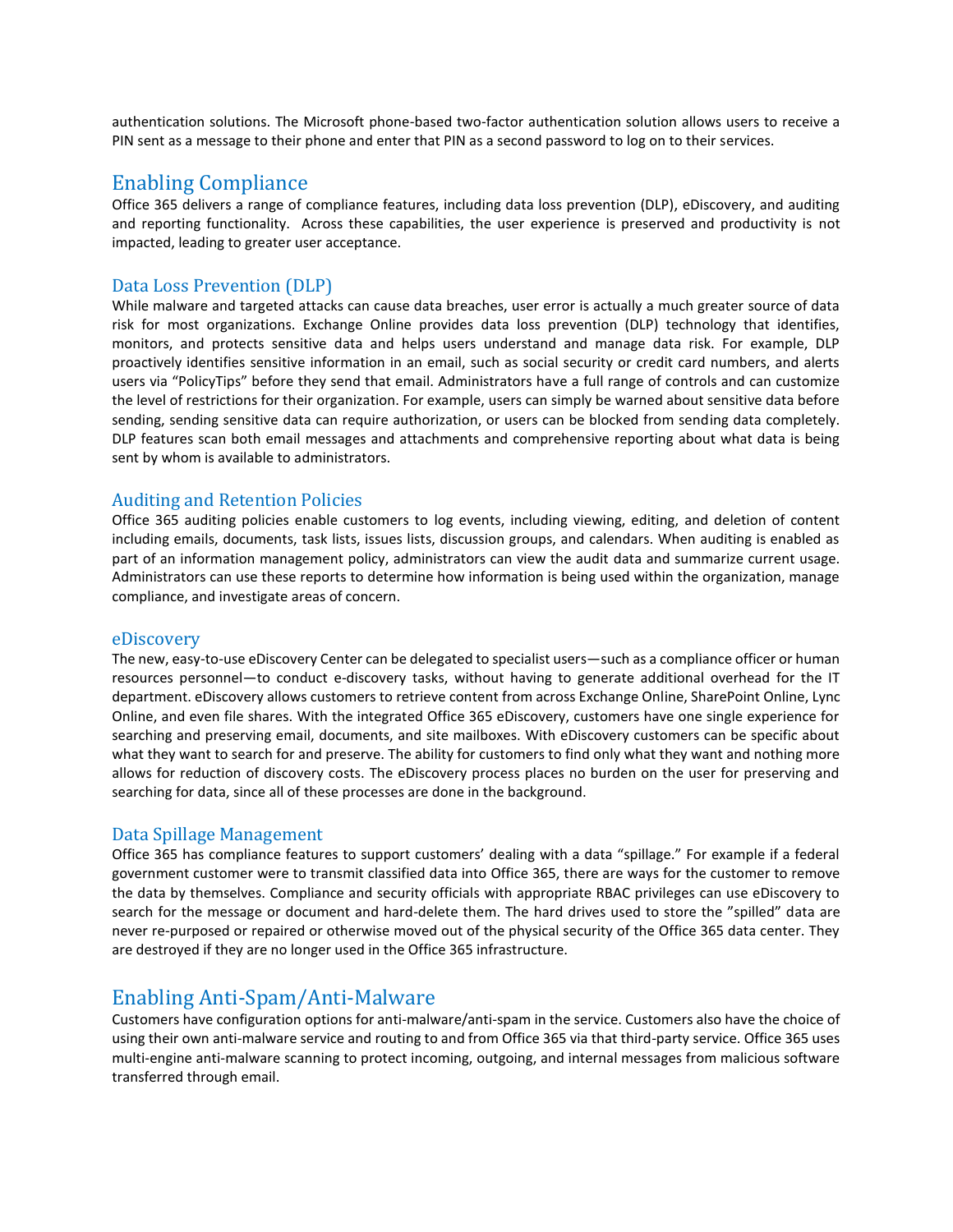Office 365 evaluates received messages and assigns a spam confidence level (SCL) value. Messages with high SCL values are deleted at the gateway, and messages with low SCL values are delivered to users' inboxes. Messages with borderline SCL values are placed in users' Junk Mail folders, where they are automatically removed after 30 days. Administrators can use the Office 365 Administration Center to manage anti-spam/anti-malware controls including advanced junk mail options and organization-wide safe and blocked sender lists. Individual users can manage their safe and blocked senders from within their inboxes in Microsoft Outlook or Microsoft Outlook Web App.

Content controls and multi-engine malware scanning also help eliminate documents containing malicious code. Based on file name extensions, Office 365 blocks certain file types that can contain malicious code from being uploaded to or retrieved from the service. Office 365 uses an intelligent instant message filter (IIMF) to help protect the service and customer networks against malware and spam via IM. Microsoft developed the IIMF based on years of experience operating secure global IM systems.

# Independent Verification and Compliance

Office 365 has operationalized security into a scalable process that can quickly adapt to security trends and industryspecific needs. Microsoft engages in regular risk management reviews, and it develops and maintains a security control framework that meets the latest standards. Internal reviews and external audits by trusted organizations are incorporated into the Office 365 service lifecycle. Close working relationships with other Microsoft teams result in a comprehensive approach to securing applications in the cloud.

Operating a global cloud infrastructure creates a need to meet compliance obligations and to pass third-party audits. Auditable requirements come from government and industry mandates, internal policies, and industry best practices. Office 365 ensures that compliance expectations are continuously evaluated and incorporated. As a result, Office 365 has obtained independent verification, including ISO 27001 and SSAE16 SOC 1 (Type II) audits, is able to transfer data outside of the European Union through the U.S.-EU Safe Harbor Framework and the EU Model Clauses, is willing to sign a HIPAA Business Associate Agreement (BAA) with all customers, has received authority to operate from a U.S. federal agency under FISMA, and has disclosed security measures through the Cloud Security Alliance's public registry. Office 365 extends the controls implemented to meet these standards to customers who are not necessarily subject to the respective laws or controls.

# ISO 27001

Office 365 service was built based on ISO 27001 standards and was the first major business productivity public cloud service to have implemented the rigorous set of global standards covering physical, logical, process, and management controls.

# FISMA

Office 365 has been granted FISMA moderate Authority to Operate by multiple federal agencies. Operating under FISMA requires transparency and frequent security reporting to our US Federal customers. Microsoft applies these specialized processes across our infrastructure to further enhance our Online Services Security and Compliance program for the benefit of customers who are not subject to FISMA requirements.

# HIPAA BAA

Office 365 is the first major business productivity public cloud service provider to offer a HIPAA BAA to all customers. HIPAA is a U.S. law that applies to healthcare entities and that governs the use, disclosure and safeguarding of protected health information (PHI), and imposes requirements on covered entities to sign business associate agreements with their vendors that have access to PHI.